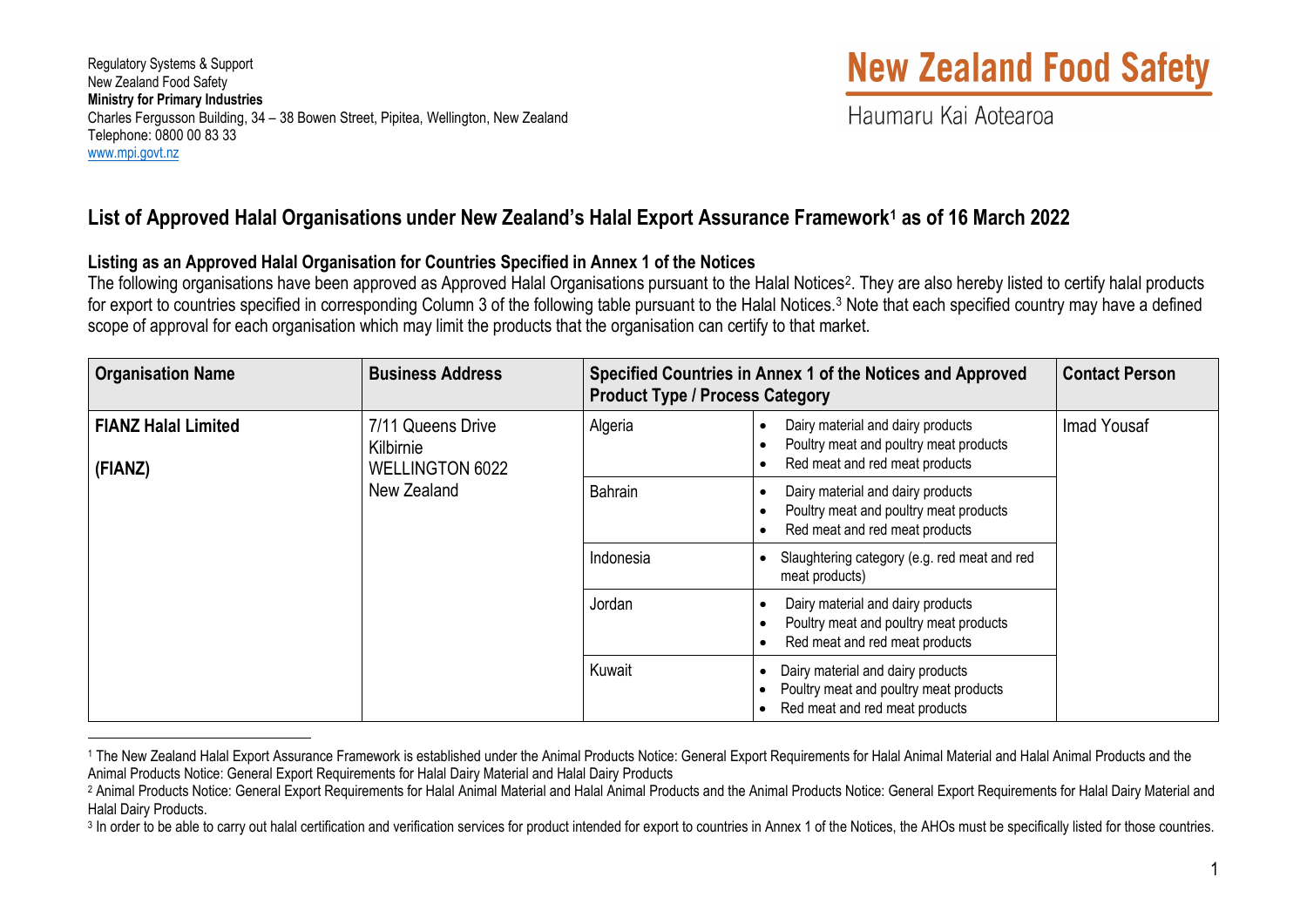| <b>Organisation Name</b>                          | <b>Business Address</b>                            | Specified Countries in Annex 1 of the Notices and Approved<br><b>Product Type / Process Category</b> |                                                                                                                                                      | <b>Contact Person</b> |
|---------------------------------------------------|----------------------------------------------------|------------------------------------------------------------------------------------------------------|------------------------------------------------------------------------------------------------------------------------------------------------------|-----------------------|
|                                                   |                                                    | Malaysia                                                                                             | Dairy material and dairy products<br>$\bullet$<br>Red meat and red meat products<br>$\bullet$                                                        |                       |
|                                                   |                                                    | Oman                                                                                                 | Dairy material and dairy products<br>$\bullet$<br>Poultry meat and poultry meat products<br>$\bullet$<br>Red meat and red meat products<br>$\bullet$ |                       |
|                                                   |                                                    | Qatar                                                                                                | Dairy material and dairy products<br>$\bullet$<br>Poultry meat and poultry meat products<br>$\bullet$<br>Red meat and red meat products<br>$\bullet$ |                       |
|                                                   |                                                    | Saudi Arabia                                                                                         | Dairy material and dairy products<br>$\bullet$<br>Red meat and red meat products<br>$\bullet$                                                        |                       |
| <b>Halal Conformity Services Limited</b><br>(HCS) | 3105 Great North Road<br>New Lynn<br>AUCKLAND 0600 | Algeria                                                                                              | Dairy material and dairy products<br>$\bullet$<br>Poultry meat and poultry meat products<br>$\bullet$<br>Red meat and red meat products<br>$\bullet$ | Daud Guushaa          |
|                                                   | New Zealand                                        | <b>Bahrain</b>                                                                                       | Dairy material and dairy products<br>$\bullet$<br>Poultry meat and poultry meat products<br>$\bullet$<br>Red meat and red meat products<br>$\bullet$ |                       |
|                                                   |                                                    | Kuwait                                                                                               | Dairy material and dairy products<br>$\bullet$<br>Poultry meat and poultry meat products<br>$\bullet$<br>• Red meat and red meat products            |                       |
|                                                   |                                                    | Libya                                                                                                | Dairy material and dairy products<br>$\bullet$<br>Poultry meat and poultry meat products<br>$\bullet$<br>Red meat and red meat products<br>$\bullet$ |                       |
|                                                   |                                                    | Oman                                                                                                 | Dairy material and dairy products<br>$\bullet$<br>Poultry meat and poultry meat products<br>$\bullet$<br>• Red meat and red meat products            |                       |
|                                                   |                                                    | Saudi Arabia                                                                                         | Dairy material and dairy products<br>$\bullet$<br>• Red meat and red meat products                                                                   |                       |
|                                                   |                                                    | <b>United Arab Emirates</b>                                                                          | • Dairy material and dairy products<br>• Meat derived from slaughtered animals                                                                       |                       |
|                                                   | Level 2, Building A                                | Algeria                                                                                              | Dairy material and dairy products<br>$\bullet$                                                                                                       | Taoufik Elidrissi     |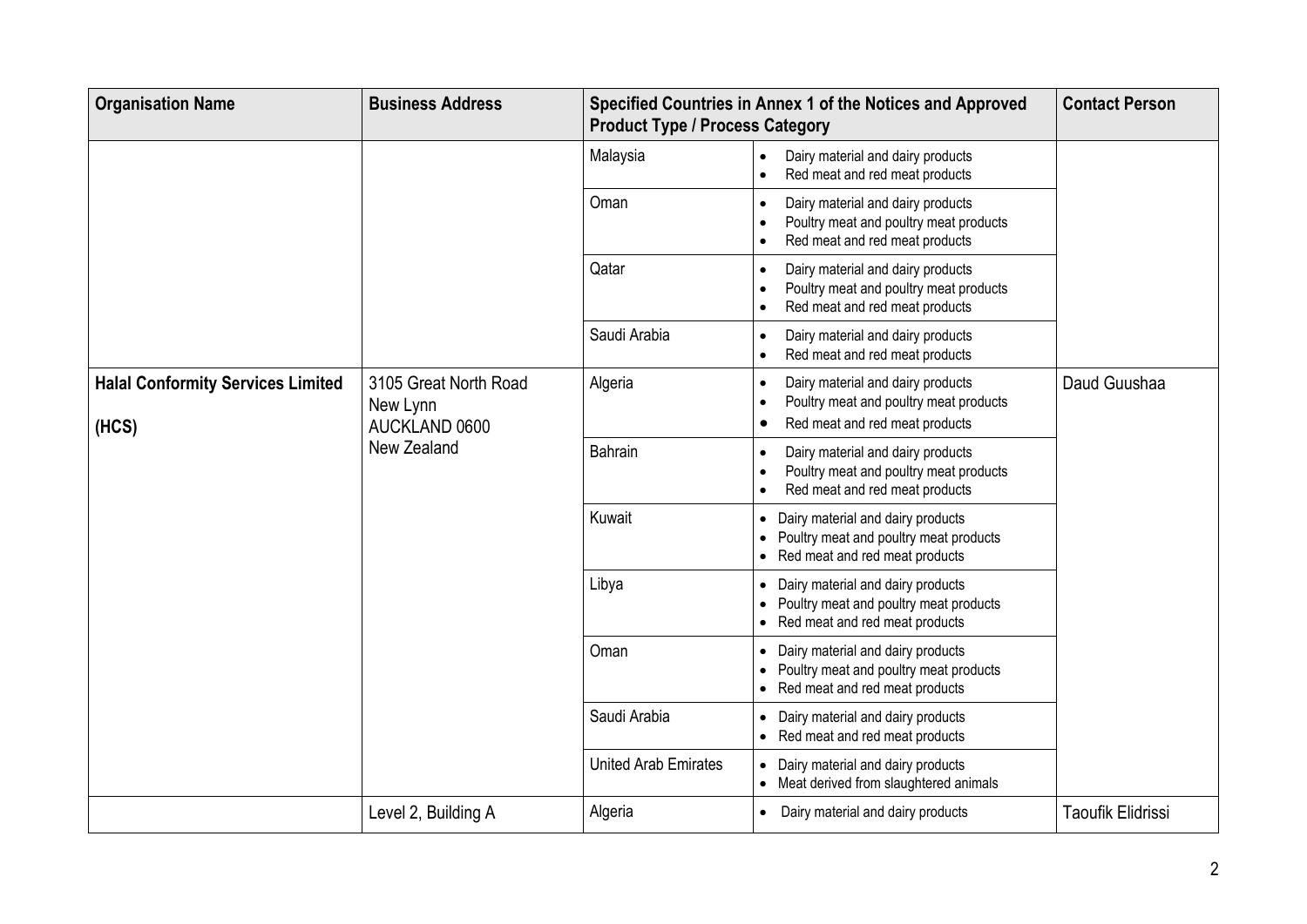| <b>Organisation Name</b>                               | <b>Business Address</b>                      | Specified Countries in Annex 1 of the Notices and Approved<br><b>Product Type / Process Category</b> |                                                                                                                                                      | <b>Contact Person</b> |
|--------------------------------------------------------|----------------------------------------------|------------------------------------------------------------------------------------------------------|------------------------------------------------------------------------------------------------------------------------------------------------------|-----------------------|
| <b>New Zealand Islamic Development</b><br><b>Trust</b> | 600 Great South Road<br><b>AUCKLAND 1051</b> |                                                                                                      | Poultry meat and poultry meat products<br>$\bullet$<br>Red meat and red meat products<br>$\bullet$                                                   |                       |
| (NZIDT)                                                | New Zealand                                  | <b>Bahrain</b>                                                                                       | Dairy material and dairy products<br>$\bullet$<br>Poultry meat and poultry meat products<br>$\bullet$<br>Red meat and red meat products<br>$\bullet$ |                       |
|                                                        |                                              | Indonesia                                                                                            | Raw material category (e.g. Dairy material and<br>$\bullet$<br>dairy products);<br>Slaughtering category (e.g. red meat and red<br>meat products)    |                       |
|                                                        |                                              | Jordan                                                                                               | Dairy material and dairy products<br>$\bullet$<br>Poultry meat and poultry meat products<br>$\bullet$<br>• Red meat and red meat products            |                       |
|                                                        |                                              | Kuwait                                                                                               | Dairy material and dairy products<br>$\bullet$<br>Poultry meat and poultry meat products<br>$\bullet$<br>Red meat and red meat products              |                       |
|                                                        |                                              | Libya                                                                                                | Dairy material and dairy products<br>$\bullet$<br>Poultry meat and poultry meat products<br>$\bullet$<br>Red meat and red meat products<br>$\bullet$ |                       |
|                                                        |                                              | Malaysia                                                                                             | Dairy material and dairy products<br>$\bullet$<br>• Red meat and red meat products                                                                   |                       |
|                                                        |                                              | Morocco                                                                                              | Dairy material and dairy products<br>$\bullet$<br>Poultry meat and poultry meat products<br>$\bullet$<br>Red meat and red meat products<br>$\bullet$ |                       |
|                                                        |                                              | Oman                                                                                                 | Dairy material and dairy products<br>$\bullet$<br>Poultry meat and poultry meat products<br>$\bullet$<br>Red meat and red meat products<br>$\bullet$ |                       |
|                                                        |                                              | Qatar                                                                                                | Dairy material and dairy products<br>$\bullet$<br>Poultry meat and poultry meat products<br>$\bullet$<br>• Red meat and red meat products            |                       |
|                                                        |                                              | Saudi Arabia                                                                                         | Dairy material and dairy products<br>$\bullet$<br>• Red meat and red meat products                                                                   |                       |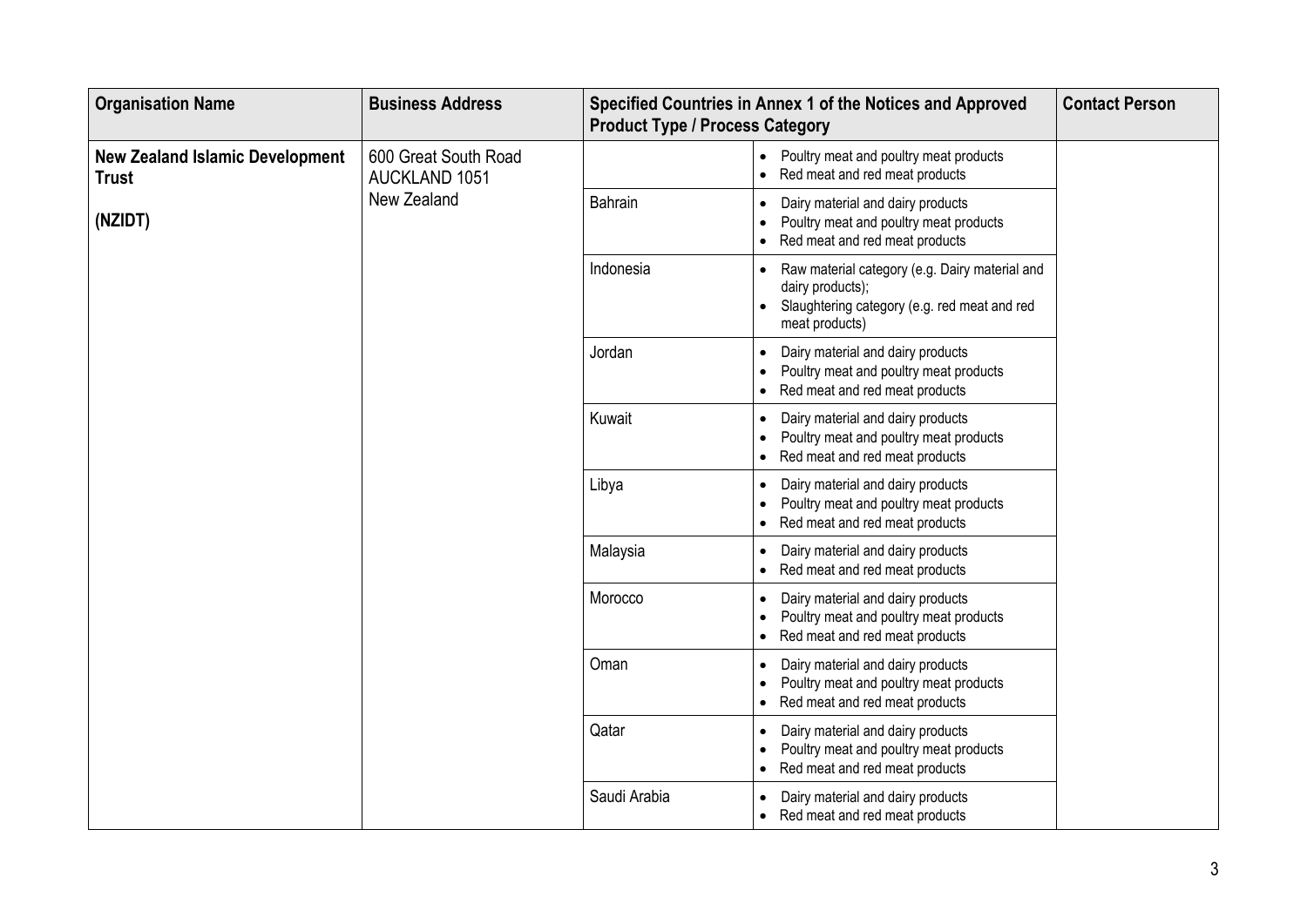| <b>Organisation Name</b> | <b>Business Address</b> | Specified Countries in Annex 1 of the Notices and Approved<br><b>Product Type / Process Category</b> |                                                                            | <b>Contact Person</b> |
|--------------------------|-------------------------|------------------------------------------------------------------------------------------------------|----------------------------------------------------------------------------|-----------------------|
|                          |                         | United Arab Emirates                                                                                 | Dairy material and dairy products<br>Meat derived from slaughtered animals |                       |

#### **Further Advice on AHO Approval and Listing under the Notice**

- Organisations are required by the Notices to meet specific criteria in order to be approved as an AHO. The organisations in the table above have met the criteria.
- Once approved, an AHO can carry out halal certification and verification services for product intended for export to any countries other than those specified in Annex 1 of the Notices.
- In order to be able to carry out halal certification and verification services for product intended for export to countries in Annex 1 of the Notices, the AHO must additionally be specifically listed for those countries. Listing for those countries is subject to the AHO meeting the listing criteria specified in the Notices.
- Each AHO in Column 1 of the table above has met the criteria to be listed for Annex 1 countries in corresponding Column 3.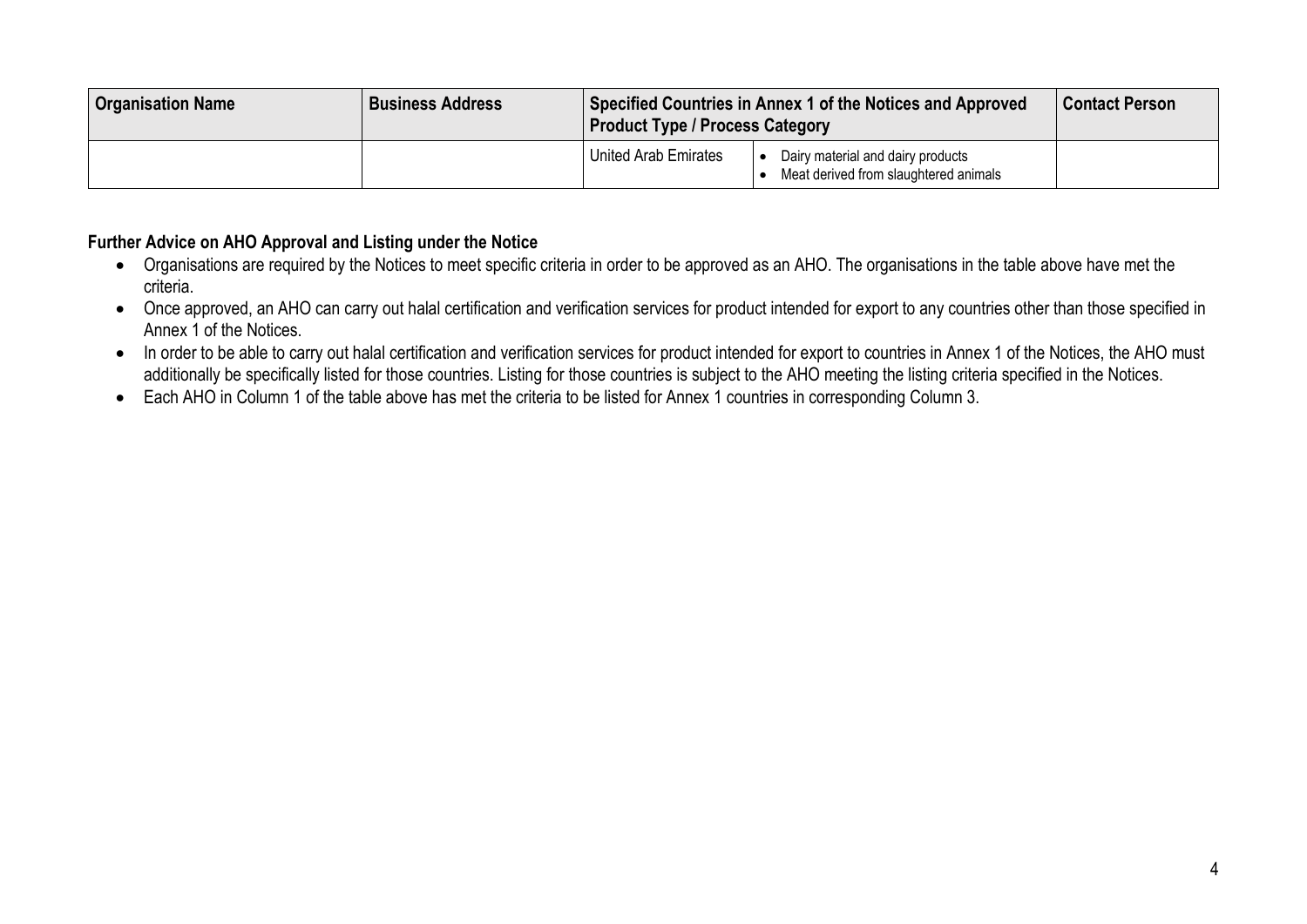Regulatory Systems & Support New Zealand Food Safety **Ministry for Primary Industries** Charles Fergusson Building, 34 – 38 Bowen Street, Pipitea, Wellington, New Zealand Telephone: 0800 00 83 33 [www.mpi.govt.nz](http://www.mpi.govt.nz/) 

## <span id="page-4-1"></span><span id="page-4-0"></span>**New Zealand Food Safety**

Haumaru Kai Aotearoa

### **Specific Approval for Halal Certification to Markets not specified in Annex 1 of the Notices[4](#page-4-0)**

| <b>Organisation Name</b>                                          | Importing Country <sup>5</sup> and Approved Product Types |                                                                          | <b>Importing Country's Approving Organisation</b> |
|-------------------------------------------------------------------|-----------------------------------------------------------|--------------------------------------------------------------------------|---------------------------------------------------|
| <b>FIANZ Halal Limited</b>                                        | Singapore                                                 | Poultry meat and poultry meat products<br>Red meat and red meat products | Majlis Ugama Islam Singapura (MUIS)               |
| <b>New Zealand Islamic Development</b><br><b>Trust</b><br>(NZIDT) | Singapore                                                 | Poultry meat and poultry meat products<br>Red meat and red meat products | Majlis Ugama Islam Singapura (MUIS)               |

<sup>&</sup>lt;sup>4</sup> The New Zealand Halal Export Assurance Framework is established under the Animal Products Notice: General Export Requirements for Halal Animal Material and Halal Animal Products and the<br>Animal Products Notice: General

<sup>5</sup> MPI has received confirmation that FIANZ and NZIDT are approved by Majlis Ugama Islam Singapura (MUIS) the religious authority of Singapore. Halal export certification from an MUIS-approved AHO is only required for meat products sold to MUIS-certified establishments within Singapore.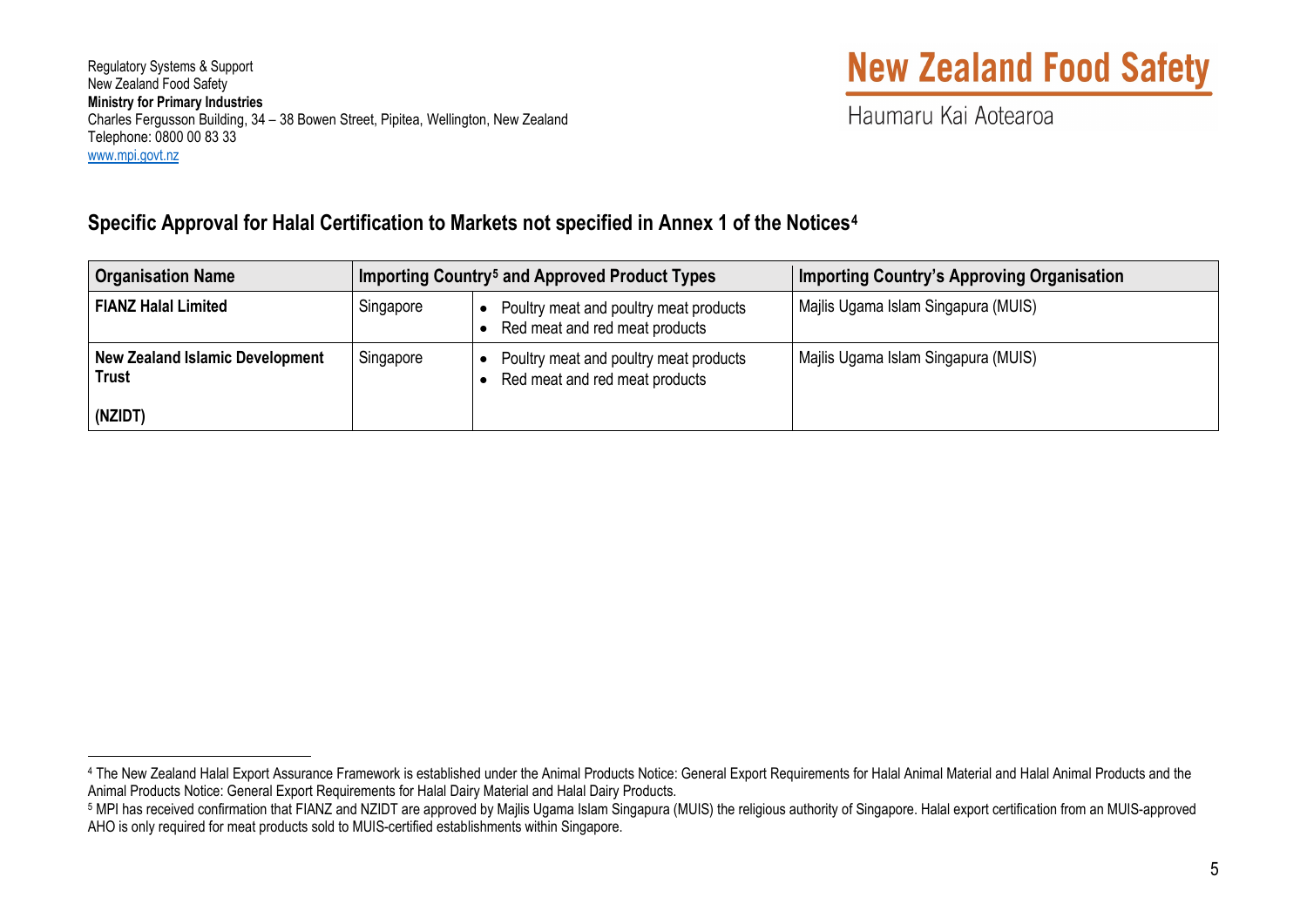## <span id="page-5-1"></span><span id="page-5-0"></span>**New Zealand Food Safety**

Haumaru Kai Aotearoa

#### **Supplementary Information - Halal certifiers for food products outside the scope of the Notices specifically approved by one or more markets.**

| <b>Organisation Name</b>                                          |                    | Importing Country <sup>6</sup> and Approved Product Types                                                                                                                                                                                             | <b>Importing Country's Approving</b><br>Organisation                   |
|-------------------------------------------------------------------|--------------------|-------------------------------------------------------------------------------------------------------------------------------------------------------------------------------------------------------------------------------------------------------|------------------------------------------------------------------------|
| <b>FIANZ Halal Limited</b><br>(FIANZ)                             | Saudi Arabia       | Processed food including further processed meat<br>$\bullet$                                                                                                                                                                                          | Saudi Food & Drug Authority                                            |
| <b>Halal Conformity Services Limited</b><br>(HCS)                 | Saudi Arabia       | Perishable animal products including eggs, dairy and fish<br>$\bullet$<br>products<br>Products with long shelf life at room temperature, including<br>canned products; biscuits; snacks; oil; drinking water;<br>beverages; pasta; flour; sugar; salt | Saudi Food & Drug Authority                                            |
| <b>New Zealand Islamic Development</b><br><b>Trust</b><br>(NZIDT) | Indonesia          | Raw material (Processed food including further processed<br>$\bullet$<br>meat)                                                                                                                                                                        | Majelis Ulama Council (MUI)                                            |
|                                                                   | Qatar <sup>7</sup> | All food<br>$\bullet$                                                                                                                                                                                                                                 | Qatar Port Health & Food Control Section,<br>Supreme Council of Health |
|                                                                   | Saudi Arabia       | Fresh fruits, fresh juices, preserved fruits,<br>$\bullet$<br>Fresh vegetables, preserved vegetables<br>$\bullet$<br>Processed food (canned products, biscuits, snacks, oil,<br>drinking water, beverages, pasta, flour, sugar, salt)                 | Saudi Food & Drug Authority                                            |

<sup>&</sup>lt;sup>6</sup> MPI has received confirmation that FIANZ and NZIDT are approved by Majlis Ugama Islam Singapura (MUIS) the religious authority of Singapore. Halal export certification from an MUIS-approved AHO is only required for mea

<sup>7</sup> In November 2014 Qatar Port Health & Food Control Section. Supreme Council of Health advised that it will only accept Halal certificates signed by NZIDT for food-related products.